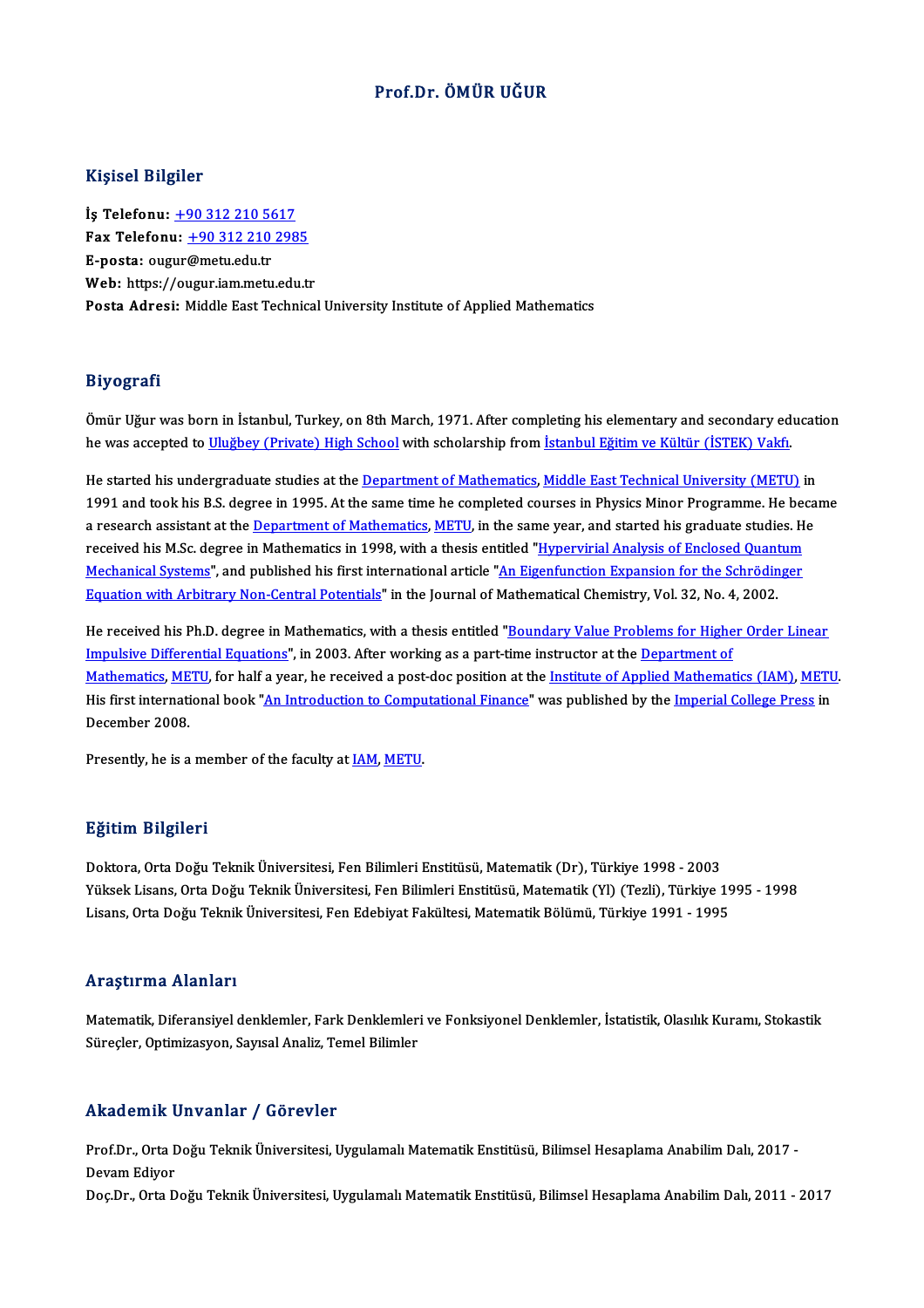## Akademik İdari Deneyim

EnstitüMüdürü,OrtaDoğuTeknikÜniversitesi,UygulamalıMatematikEnstitüsü,2017 -2020 Orta Doğu Teknik Üniversitesi, Uygulamalı Matematik Enstitüsü, Bilimsel Hesaplama Anabilim Dalı, 2015 - 2017 Orta Doğu Teknik Üniversitesi, Uygulamalı Matematik Enstitüsü, Finansal Matematik Anabilim Dalı, 2011 - 2017

## Yönetilen Tezler

Yönetilen Tezler<br>UĞUR Ö., Biyokimyasal sistemlerin stokastik modellemesi ile filtreleme ve yumuşatma algoritmaları., Yüksek Lisans,<br>M.Halrasvar(Öğransi), 2019 1 Ənetnen Temer<br>UĞUR Ö., Biyokimyasal sister<br>M.Haksever(Öğrenci), 2019<br>UĞUP Ö. Stekastik velatilite ( UĞUR Ö., Biyokimyasal sistemlerin stokastik modellemesi ile filtreleme ve yumuşatma algoritmaları., Yüksek Lisans,<br>M.Haksever(Öğrenci), 2019<br>UĞUR Ö., Stokastik volatilite altında,gecelık vadeye endeksli swapiskonto yöntemi

M.Haksever(Öğrenci), 2019<br>UĞUR Ö., Stokastik volatilite altında,gecel<br>Yüksek Lisans, S.Tekten(Öğrenci), 2019<br>Kestel S.A., Hğur Ö. Comparison of mas UĞUR Ö., Stokastik volatilite altında,gecelık vadeye endeksli swapiskonto yöntemi ile kuropsiyonlarınınmodellenme<br>Yüksek Lisans, S.Tekten(Öğrenci), 2019<br>Kestel S. A. , Uğur Ö., Comparison of machine learning algorithms on

Yüksek Lisans, S.Tekten(Öğrenci), 2019<br>Kestel S. A. , Uğur Ö., Comparison of machine learning algorithms on consumer credit classification, Yüksek Lisans,<br>O.KOÇ(Öğrenci), 2019 Kestel S. A. , Uğur Ö., Comparison of machine learning algorithms on consumer credit classification, Yüksek Lisans,<br>O.KOÇ(Öğrenci), 2019<br>UĞUR Ö., Türkiye faiz swapı piyasaları için affine vade primi modeli: faiz takası vol

0.KOÇ(Öğrenci), 2019<br>UĞUR Ö., Türkiye faiz swapı piyasaları için affine vade prin<br>kullanılabilir mi?, Yüksek Lisans, A.Genca(Öğrenci), 2019<br>UĞUP Ö. Türkee vorumlar alanı üzerinde örvineli sinir ağ UĞUR Ö., Türkiye faiz swapı piyasaları için affine vade primi modeli: faiz takası volatilite riskini hedge etmek amaçlı<br>kullanılabilir mi?, Yüksek Lisans, A.Genca(Öğrenci), 2019<br>UĞUR Ö., Türkçe yorumlar alanı üzerinde özyi

kullanılabilir mi?, Yüksek Lisans, A.Genca(Öğrenci), 2019<br>UĞUR Ö., Türkçe yorumlar alanı üzerinde özyineli sinir ağları ile duygu analizi., Yüksek Lisans, D.Rysbek(Öğrenci), 2019<br>UĞUR Ö., KESTEL S. A. , Efficient Simulatio UĞUR Ö., Türkçe yorumlar alanı üzerinde özyineli sinir ağları ile duygu analizi., Yüksek Lisans, D.Rysbek(Öğre<br>UĞUR Ö., KESTEL S. A. , Efficient Simulation and Modelling of Counterparty Credit Risk, Doktora, A.ALİ(Öğren<br>YÜ UĞUR Ö., KESTEL S. A. ,<br>YÜCEL H., UĞUR Ö., Nuı<br>M.ALP(Öğrenci), 2018<br>UĞUP Ö. Uncertainty S. YÜCEL H., UĞUR Ö., Numerical studies of korteweg-de vries equation with random input data, Yüksek Lisans,<br>M.ALP(Öğrenci), 2018<br>UĞUR Ö., Uncertainty quantification of parameters in local volatility model via frequentist, Ba

M.ALP(Öğrenci), 2018<br>UĞUR Ö., Uncertainty quantification of parameters in local volatility model via frequentist, Bayesian and stochastic<br>Galerkin methods, Doktora, A.ADINOYI(Öğrenci), 2018 UĞUR Ö., Uncertainty quantification of parameters in local volatility model via frequentist, Bayesian and stochastic<br>Galerkin methods, Doktora, A.ADINOYI(Öğrenci), 2018<br>UĞUR Ö., Pricing Spread And Basket Options Under Mark

Galerkin methods, Doktora, A.ADINOYI(Öğrenci), 2018<br>UĞUR Ö., Pricing Spread And Basket Options Under Markov-Modulated Models, Doktora, S.KOZPINAR(Öğrenci), 2018<br>UĞUR Ö., Volatility indexes and an implementation of the Turk UĞUR<br>UĞUR<br>2018<br>UĞUR UĞUR Ö., Volatility indexes and an implementation of the Turkish BIST 30 index, Yüksek Lisans, C.KARAKURT(Öğrenci),<br>2018<br>UĞUR Ö., Optimal control in fluid flow problems with pod applications to FEM solutions, Doktora, C.EV

UĞUR Ö., Optimal control in fluid flow problems with pod applications to FEM solutions, Doktora, C.EVCİN(Öğrenci), UĞUR Ö., Optimal control in fluid flow problems with pod applications to FEM solutions, Doktora, C.EVCİN(Öğrenci),<br>2018<br>UĞUR Ö., KESTEL S. A. , Stochastic surplus processes with VaR and CVaR simulations in actuarial applic

2018<br>UĞUR Ö., KESTEL S. A. , Stochastic<br>Lisans, M.ŞİMŞEK(Öğrenci), 2016<br>UĞUP Ö. Object eriented impleme UĞUR Ö., KESTEL S. A. , Stochastic surplus processes with VaR and CVaR simulations in actuarial applications,<br>Lisans, M.ŞİMŞEK(Öğrenci), 2016<br>UĞUR Ö., Object-oriented implementation of option pricing via Matlab: Monte Carl

Lisans, M.ŞİMŞEK(Öğrenc<br>UĞUR Ö., Object-oriented<br>Ö.TEKİN(Öğrenci), 2015 UĞUR Ö., Object-oriented implementation of option pricing via Matlab: Monte Carlo approach, Yüksek Lisans,<br>Ö.TEKİN(Öğrenci), 2015<br>UĞUR Ö., Multiresolution analysis of S&P500 time series, Yüksek Lisans, D.KENAN(Öğrenci), 20 Ö.TEKİN(Öğrenci), 2015<br>UĞUR Ö., Multiresolution analysis of S&P500 time series, Yüksek Lisans, D.KENAN(Öğrenci), 2015<br>UĞUR Ö., Computational methods for pricing American options, Yüksek Lisans, B.AYDOĞAN(Öğrenci), 2014<br>UĞU

UĞUR Ö., Multiresolution analysis of S&P500 time series, Yüksek Lisans, D.KENAN(Öğrenci), 2015<br>UĞUR Ö., Computational methods for pricing American options, Yüksek Lisans, B.AYDOĞAN(Öğrenci), 2014<br>UĞUR Ö., Modelling and imp

UĞUR Ö., Computational methods for pricing American options, Yüksek Lisans, B.AYDOĞAN(Öğrenci), 2014<br>UĞUR Ö., Modelling and implementation of local volatility surfaces, Yüksek Lisans, A.ANIMOKU(Öğrenci), 2014<br>UĞUR Ö., Simu

UĞUR Ö., Modelling and implementation of local volatility surfaces, Yüksek Lisans, A.ANIMOKU(Öğrenci), 201<br>UĞUR Ö., Simulating stochastic differential equations using ito-taylor schemes, Yüksek Lisans, E.BAYLAN(Öğr<br>UĞUR Ö. UĞUR Ö., Simulating stochastic differential equations using ito-taylor schemes, Yüksek Lisans, E.BAYLAN<br>UĞUR Ö., Optimal portfolio strategies under various risk measures, Yüksek Lisans, A.MERAL(Öğrenci), 2<br>UĞUR Ö., Analysi UĞUR Ö., Optimal portfolio strategies under various risk measures, Yüksek Lisans, A.MERAL(Öğrenci), 2013<br>UĞUR Ö., Analysis of threshold dynamics of epidemic models in a periodic environment, Yüksek Lisans,<br>C.EVCİN(Öğrenci)

UĞUR Ö., Analysis of threshold dynamics of epidemic models in a periodic environment, Yüksek Lisans,<br>C.EVCİN(Öğrenci), 2013<br>UĞUR Ö., Risk measurement, management and option pricing via a new log-normal sum approximation me C.EVCİN(Öğrenci), 2013<br>UĞUR Ö., Risk measuremer<br>S.ZEYTUN(Öğrenci), 2012<br>UĞUP Ö., Stachastis svedit UĞUR Ö., Risk measurement, management and option pricing via a new log-normal sum<br>S.ZEYTUN(Öğrenci), 2012<br>UĞUR Ö., Stochastic credit default swap pricing, Yüksek Lisans, İ.HAKKI(Öğrenci), 2012<br>UĞUR Ö. An evtensian ta the v

S.ZEYTUN(Öğrenci), 2012<br>UĞUR Ö., Stochastic credit default swap pricing, Yüksek Lisans, İ.HAKKI(Öğrenci), 2012<br>UĞUR Ö., An extension to the variational iteration method for systems and higher-order differential equations, UĞUR Ö., Stochastic credit def<br>UĞUR Ö., An extension to the<br>D.ALTINTAN(Öğrenci), 2011<br>UĞUP Ö., Prising and bodging UĞUR Ö., An extension to the variational iteration method for systems and higher-order differential equations,<br>D.ALTINTAN(Öğrenci), 2011<br>UĞUR Ö., Pricing and hedging of constant proportion debt obligations, Doktora, A.İŞCA

D.ALTINTAN(Öğrenci), 2011<br>UĞUR Ö., Pricing and hedging of constant proportion debt obligations, Doktora, A.İŞCANOĞLU(Öğrenci), 2011<br>KARASÖZEN B., UĞUR Ö., Derivative free multilevel optimization methods, Yüksek Lisans, B.P UĞUR Ö., Pricing and hedging of constant proportion debt obligations, Doktora, A.İŞCANOĞLU(Öğrenci), 2011<br>KARASÖZEN B., UĞUR Ö., Derivative free multilevel optimization methods, Yüksek Lisans, B.PEKMEN(Öğrenci),<br>UĞUR Ö., C KARASÖZEN B., UĞUR Ö.,<br>UĞUR Ö., Credit risk mod<br>H.ANAR(Öğrenci), 2008<br>UĞUP Ö. An amnirisal 30 UĞUR Ö., Credit risk modeling and credit default swap pricing under Variance Gamma process, Yüksek Lisans,<br>H.ANAR(Öğrenci), 2008<br>UĞUR Ö., An empirical comparison of interest rate models for pricing zero coupon bond options

H.ANAR(Öğrenci), 2008<br>UĞUR Ö., An empirical comp<br>H.ŞENTÜRK(Öğrenci), 2008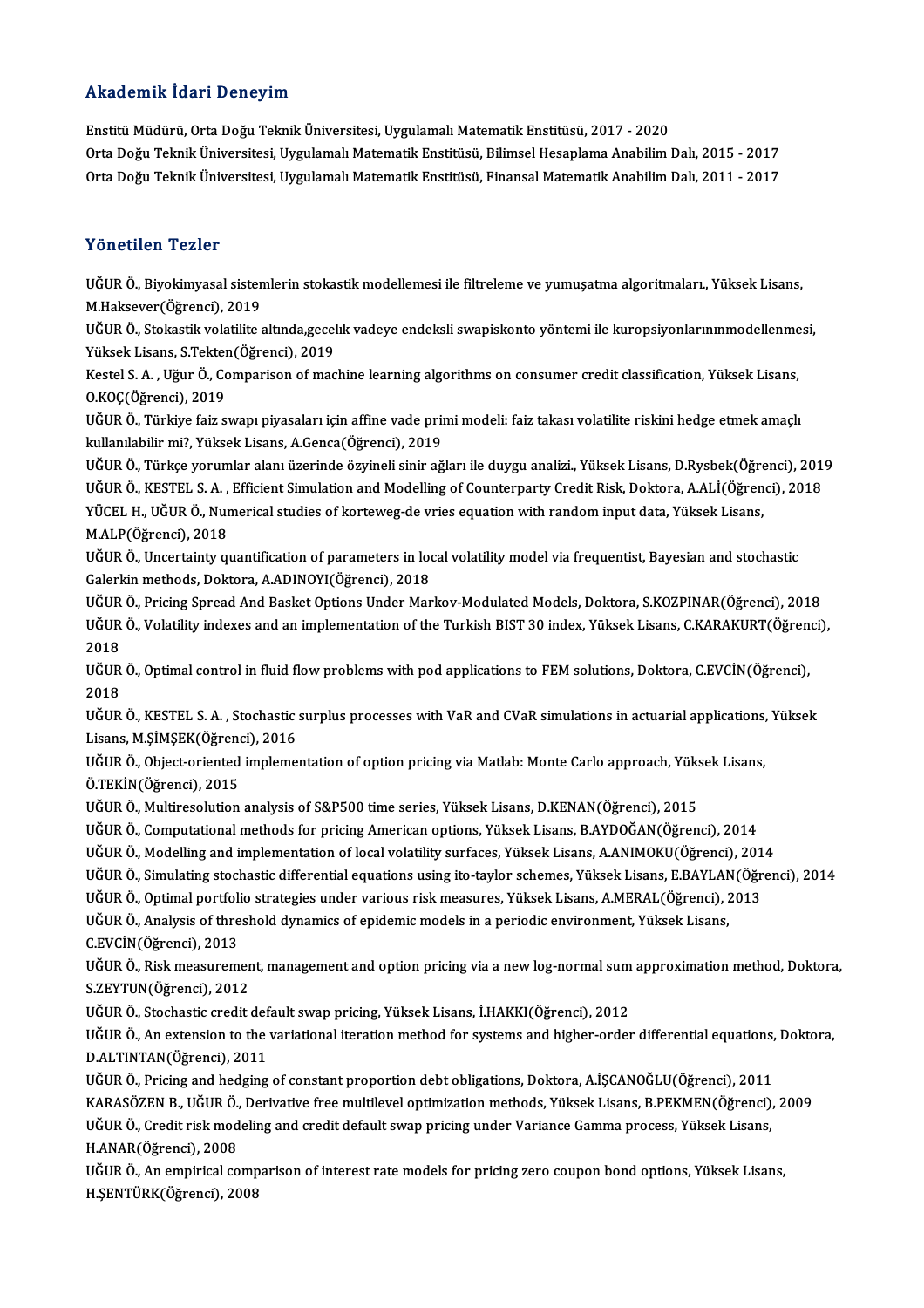# SCI, SSCI ve AHCI İndekslerine Giren Dergilerde Yayınlanan Makaleler<br>Makaleler

CI, SSCI ve AHCI İndekslerine Giren Dergilerde Yayınlı<br>I. Time varying control of magnetohydrodynamic duct flow<br>Evein G. Vğun ö. Teger Seggin M I. Time varying control of magnetohydrodynamic duct flow<br>Evcin C., UĞUR Ö., Tezer-Sezgin M. European Journal of Mechanics, B/Fluids, cilt.89, ss.100-114, 2021 (SCI İndekslerine Giren Dergi) Evcin C., UĞUR Ö., Tezer-Sezgin M.<br>European Journal of Mechanics, B/Fluids, cilt.89, ss.100-114, 2021 (SCI İndekslerine Giren Dergi)<br>II. A mathematical model for human-to-human transmission of COVID-19: a case study fo Euro<sub>l</sub><br>A ma<br>data A mathematical model for hund<br>data<br>Cengizci S., Cengizci A. D. , Uğur Ö.<br>MATHEMATICAL PIOSCIENCES AN **data**<br>Cengizci S., Cengizci A. D. , Uğur Ö.<br>MATHEMATICAL BIOSCIENCES AND ENGINEERING, cilt.18, sa.6, ss.9787-9805, 2021 (SCI İndekslerine Giren Dergi) Cengizci S., Cengizci A. D. , Uğur Ö.<br>MATHEMATICAL BIOSCIENCES AND ENGINEERING, cilt.18, sa.6, ss.9787-9805, 2021 (SCI İndekslerine Giren Den<br>III. Controlling the Power-Law Fluid Flow and Heat Transfer Under the External M MATHEMATICAL BIOSCIENCES AND ENGINEERI<br>Controlling the Power-Law Fluid Flow and<br>the Flow Index and the Hartmann Number<br>Evgin G HÖUP Ö, Taror Sargin M Controlling the Power-Law Fluthe Flow Index and the Hartm<br>Evcin C., UĞUR Ö., Tezer-Sezgin M.<br>INTERNATIONAL IOURNAL OF CO the Flow Index and the Hartmann Number<br>Evcin C., UĞUR Ö., Tezer-Sezgin M.<br>INTERNATIONAL JOURNAL OF COMPUTATIONAL METHODS, cilt.17, sa.3, 2020 (SCI İndekslerine Giren Dergi) Evcin C., UĞUR Ö., Tezer-Sezgin M.<br>INTERNATIONAL JOURNAL OF COMPUTATIONAL METHODS, cilt.17, sa.3, 2020 (SCI İndekslerine Giren Dergi)<br>IV. Determining the optimal parameters for the MHD flow and heat transfer with varia INTERNATION<br>Determinin<br>Hall effect<br>Evein C. Uğu Determining the optimal para<br>Hall effect<br>Evcin C., Uğur Ö., Tezer-Sezgin M.<br>COMPUTERS & MATHEMATICS W Hall effect<br>Evcin C., Uğur Ö., Tezer-Sezgin M.<br>COMPUTERS & MATHEMATICS WITH APPLICATIONS, cilt.76, ss.1338-1355, 2018 (SCI İndekslerine Giren Dergi)<br>Impulsive Expressions in Stasbastis Simulstion Alsonithms Evcin C., Uğur Ö., Tezer-Sezgin M.<br>COMPUTERS & MATHEMATICS WITH APPLICATIONS, cilt.76, ss.133<br>V. Impulsive Expressions in Stochastic Simulation Algorithms COMPUTERS & MATHEMATICS WITH<br>**Impulsive Expressions in Stoch**<br>Altintan D., Purutcuoglu V., UĞUR Ö.<br>INTERNATIONAL JOURNAL OF COM I<mark>mpulsive Expressions in Stochastic Simulation Algorithms</mark><br>Altintan D., Purutcuoglu V., UĞUR Ö.<br>INTERNATIONAL JOURNAL OF COMPUTATIONAL METHODS, cilt.15, sa.1, 2018 (SCI İndekslerine Giren Dergi)<br>Prising nengion buy, outs Altintan D., Purutcuoglu V., UĞUR Ö.<br>INTERNATIONAL JOURNAL OF COMPUTATIONAL METHODS, cilt.15, sa.1, 2018 (S<br>VI. Pricing pension buy-outs under stochastic interest and mortality rates INTERNATIONAL JOURNAL OF COMPUTA<br>Pricing pension buy-outs under stoc<br>ARIK A., Yolcu-Okur Y., ŞAHİN Ş., UĞUR Ö.<br>SCANDINAVIAN ACTUARIAL IQURNAL SS Pricing pension buy-outs under stochastic interest and mortality rates<br>ARIK A., Yolcu-Okur Y., ŞAHİN Ş., UĞUR Ö.<br>SCANDINAVIAN ACTUARIAL JOURNAL, sa.3, ss.173-190, 2018 (SCI İndekslerine Giren Dergi)<br>Multipeselution analysi ARIK A., Yolcu-Okur Y., ŞAHİN Ş., UĞUR Ö.<br>SCANDINAVIAN ACTUARIAL JOURNAL, sa.3, ss.173-19<br>VII. Multiresolution analysis of S&P500 time series<br>KILIC D. K., UĞUR Ö. SCANDINAVIAN ACT<br>Multiresolution an<br>KILIC D. K. , UĞUR Ö.<br>ANNALS OF OPERAT Multiresolution analysis of S&P500 time series<br>KILIC D. K., UĞUR Ö.<br>ANNALS OF OPERATIONS RESEARCH, cilt.260, ss.197-216, 2018 (SCI İndekslerine Giren Dergi)<br>On the methods of prising Amerisan antions: sese study. VIII. On the methods of pricing American options: case study<br>AYDOGAN B., Aksoy U., UĞUR Ö. ANNALS OF OPERATIONS RESEL<br>**On the methods of pricing A**<br>AYDOGAN B., Aksoy U., UĞUR Ö.<br>ANNALS OF OPERATIONS PESE. On the methods of pricing American options: case study<br>AYDOGAN B., Aksoy U., UĞUR Ö.<br>ANNALS OF OPERATIONS RESEARCH, cilt.260, ss.79-94, 2018 (SCI İndekslerine Giren Dergi)<br>On the single name CDS prise under structural mode AYDOGAN B., Aksoy U., UĞUR Ö.<br>ANNALS OF OPERATIONS RESEARCH, cilt.260, ss.79-94, 2018 (SONS PRICE 2018)<br>IX. On the single name CDS price under structural modeling<br>COKCOZ LH, HÖUR Ö. Olan V. V. ANNALS OF OPERATIONS RESEAF<br>On the single name CDS price<br>GOKGOZ I. H., UĞUR Ö., Okur Y. Y.<br>JOUPNAL OF COMBUTATIONAL A On the single name CDS price under structural modeling<br>GOKGOZ I. H. , UĞUR Ö., Okur Y. Y.<br>JOURNAL OF COMPUTATIONAL AND APPLIED MATHEMATICS, cilt.259, ss.406-412, 2014 (SCI İndekslerine Giren<br>Persi) GOKGO<br>JOURN<br>Dergi)<br>Prigine JOURNAL OF COMPUTATIONAL AND APPLIED MATHEMATICS, cilt.259, ss.406-412, 2014 (SCI Indekslerine Giren<br>Dergi)<br>X. Pricing formulae for constant proportion debt obligation notes: The Laplace transform technique<br>Coltie A. L. UČ Dergi)<br>X. Pricing formulae for constant proportion debt obligation notes: The Laplace transform technique<br>Cekic A. I. , UĞUR Ö. Pricing formulae for constant proportion debt obligation notes: The Laplace transform technique<br>Cekic A. I. , UĞUR Ö.<br>JOURNAL OF COMPUTATIONAL AND APPLIED MATHEMATICS, cilt.259, ss.362-370, 2014 (SCI İndekslerine Giren<br>Per Cekic A<br>JOURN<br>Dergi)<br>Solutic JOURNAL OF COMPUTATIONAL AND APPLIED MATHEMATICS, cilt.259, ss.362-370, 2014 (SCI İn<br>Dergi)<br>XI. Solution of initial and boundary value problems by the variational iteration method<br>Altinton D. VČUP Ö Dergi)<br><mark>Solution of initial</mark><br>Altintan D., UĞUR Ö.<br>JOUPNAL OE COMPI JOURNAL OF COMPUTATIONAL AND APPLIED MATHEMATICS, cilt.259, ss.790-797, 2014 (SCI İndekslerine Giren<br>Dergi) Altintan D., UĞUR Ö. JOURNAL OF COMPUTATIONAL AND APPLIED MATHEMATICS, cilt.259, ss.790-797, 2014 (SCI indeksle<br>Dergi)<br>XII. Generalisation of the Lagrange multipliers for variational iterations applied to systems of<br>differential caustions Dergi)<br>Generalisation of the l<br>differential equations<br>ALTINTAN D. HÖUP Ö **Generalisation of the<br>differential equation<br>ALTINTAN D., UĞUR Ö.<br>MATUEMATICAL AND.** differential equations<br>ALTINTAN D., UĞUR Ö.<br>MATHEMATICAL AND COMPUTER MODELLING, cilt.54, ss.2040-2050, 2011 (SCI İndekslerine Giren Dergi)<br>Variational itaration mathod for Sturm Liouvillo differential equations ALTINTAN D., UĞUR Ö.<br>MATHEMATICAL AND COMPUTER MODELLING, cilt54, ss.2040-2050, 2011 (SCI<br>XIII. Variational iteration method for Sturm-Liouville differential equations<br>ALTINTAN D., UĞUR Ö. MATHEMATICAL AND<br>Variational iteration<br>ALTINTAN D., UĞUR Ö.<br>COMBUTERS & MATUE Variational iteration method for Sturm-Liouville differential equations<br>ALTINTAN D., UĞUR Ö.<br>COMPUTERS & MATHEMATICS WITH APPLICATIONS, cilt.58, sa.2, ss.322-328, 2009 (SCI İndekslerine Giren Dergi)<br>On ontimization, dynami ALTINTAN D., UĞUR Ö.<br>COMPUTERS & MATHEMATICS WITH APPLICATIONS, cilt.58, sa.2, ss.322-328, 2009 (SCI İndeksleri<br>XIV. On optimization, dynamics and uncertainty: A tutorial for gene-environment networks<br>WERER C. UĞUR Ö. Tayl COMPUTERS & MATHEMATICS WITH APP.<br>On optimization, dynamics and uncer<br>WEBER G. -., UĞUR Ö., Taylan P., TEZEL A.<br>DISCRETE APPLIED MATHEMATICS silt 15 On optimization, dynamics and uncertainty: A tutorial for gene-environment networks<br>WEBER G. - , UĞUR Ö., Taylan P., TEZEL A.<br>DISCRETE APPLIED MATHEMATICS, cilt.157, sa.10, ss.2494-2513, 2009 (SCI İndekslerine Giren Dergi)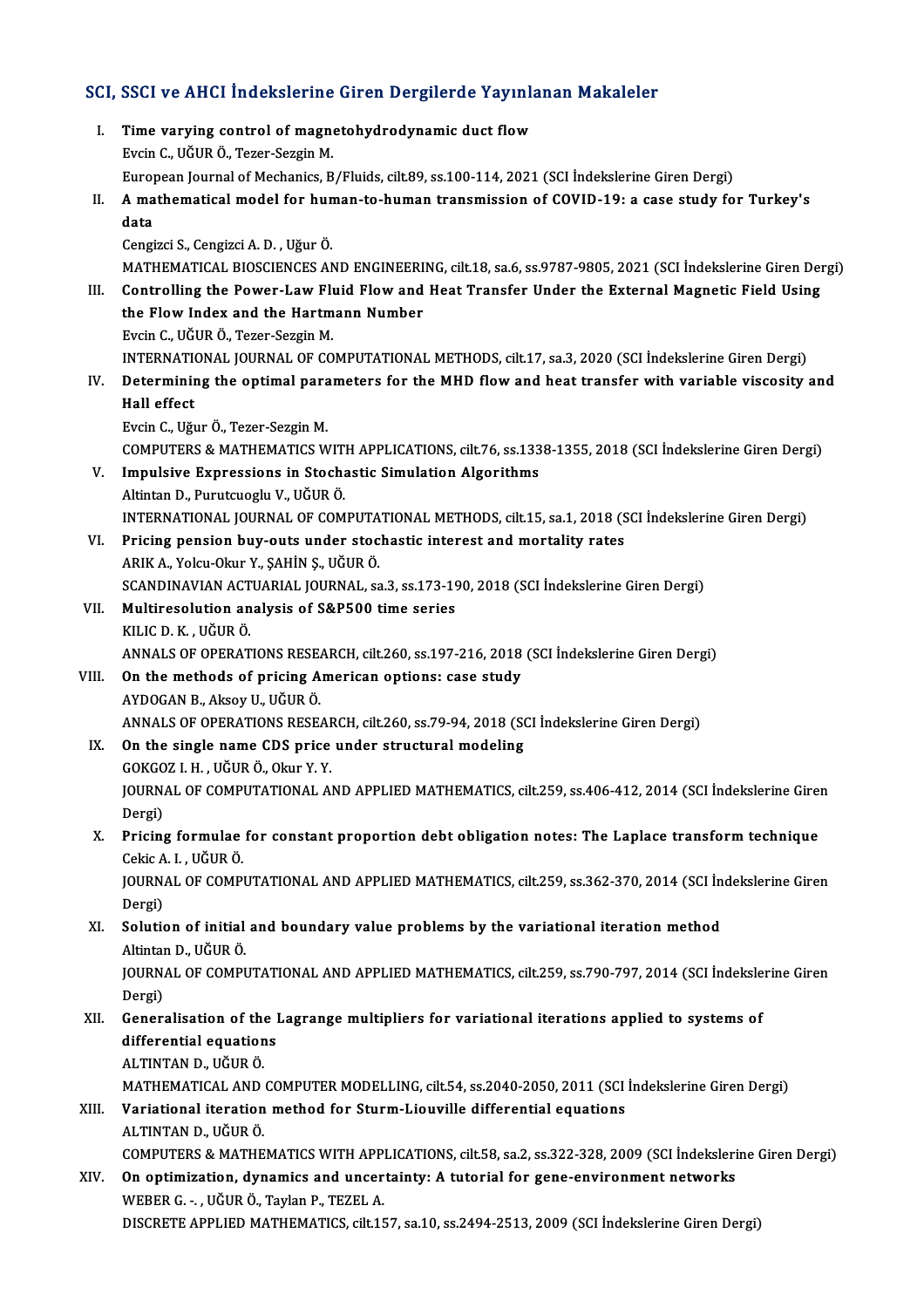- XV. An algorithmic approach to analyse genetic networks and biological energy production: an<br>introduction and contribution where QP meets biology An algorithmic approach to analyse genetic networks a<br>introduction and contribution where OR meets biology<br>UČUPÖ PICKLS W. WERER G. - WUENSCHIERS R introduction and contribution where OR meets biology<br>UĞUR Ö., PICKL S.W., WEBER G. - , WUENSCHIERS R. OPTIMIZATION, cilt.58, sa.1, ss.1-22, 2009 (SCI İndekslerine Giren Dergi) XVI. Derivative free optimization methods for optimizing stirrer configurations UĞURÖ., Karasoezen B., SCHAEFER M., YAPICI K. Derivative free optimization methods for optimizing stirrer configurations<br>UĞUR Ö., Karasoezen B., SCHAEFER M., YAPICI K.<br>EUROPEAN JOURNAL OF OPERATIONAL RESEARCH, cilt.191, sa.3, ss.855-863, 2008 (SCI İndekslerine Giren D XVII. Optimization and dynamics of gene-environment networks with intervals Ugur O., Weber G. W. EUROPEAN JOURNAL<br>Optimization and d<br>Ugur O., Weber G. W.<br>JOUPNAL OF INDUST Optimization and dynamics of gene-environment networks with intervals<br>Ugur O., Weber G. W.<br>JOURNAL OF INDUSTRIAL AND MANAGEMENT OPTIMIZATION, cilt.3, sa.2, ss.357-379, 2007 (SCI İndekslerine<br>Ciron Dergi) Ugur O., Web<br>JOURNAL OF<br>Giren Dergi)<br>Boundaru u JOURNAL OF INDUSTRIAL AND MANAGEMENT OPTIMIZATION, cilt.3, sa.2, ss.357-379, 2007 (<br>Giren Dergi)<br>XVIII. Boundary value problems for higher order linear impulsive differential equations<br>Heur O. AKHMET M Giren Dergi)<br>XVIII. Boundary value problems for higher order linear impulsive differential equations<br>Ugur O., AKHMET M. Boundary value problems for higher order linear impulsive differential equations<br>Ugur O., AKHMET M.<br>JOURNAL OF MATHEMATICAL ANALYSIS AND APPLICATIONS, cilt.319, sa.1, ss.139-156, 2006 (SCI İndekslerine<br>Ciron Dergi) Ugur O., AKH<br>JOURNAL OF<br>Giren Dergi)<br>The Stuum I JOURNAL OF MATHEMATICAL ANALYSIS AND APPLICATIONS, cilt.319, sa.1, ss.139-156, 2006 (SC<br>Giren Dergi)<br>XIX. The Sturm-Liouville operator on the space of functions with discontinuity conditions<br>Ugur O. Althmat M. H Giren Dergi)<br>The Sturm-Liouville operator on the space of functions with discontinuity conditions<br>Ugur O., Akhmet M. U. COMPUTERS&MATHEMATICSWITHAPPLICATIONS, cilt.51, ss.889-896,2006 (SCI İndekslerineGirenDergi) Ugur O., Akhmet M. U.<br>COMPUTERS & MATHEMATICS WITH APPLICATIONS, cilt.51, ss.<br>XX. Numerical method for optimizing stirrer configurations<br>Sebafor M. KARASOZEN B. HLUDAČ V. VARICLK, Hrup O. COMPUTERS & MATHEMATICS WITH APPLICATIONS, cilt.<br>Numerical method for optimizing stirrer configura<br>Schafer M., KARASOZEN B., ULUDAĞ Y., YAPICI K., Ugur O.<br>COMPUTERS & CHEMICAL ENCINEERING silt 30.03.3.02.1 Numerical method for optimizing stirrer configurations<br>Schafer M., KARASOZEN B., ULUDAĞ Y., YAPICI K., Ugur O.<br>COMPUTERS & CHEMICAL ENGINEERING, cilt.30, sa.2, ss.183-190, 2005 (SCI İndekslerine Giren Dergi)<br>An eigenfuncti Schafer M., KARASOZEN B., ULUDAĞ Y., YAPICI K., Ugur O.<br>COMPUTERS & CHEMICAL ENGINEERING, cilt.30, sa.2, ss.183-190, 2005 (SCI İndekslerine Giren Dergi)<br>XXI. An eigenfunction expansion for the Schrodinger equation with COMPUTERS & CHEMICAL I<br>An eigenfunction expans<br>TASELI H., Erhan I., Ugur O.<br>JOUPNAL OE MATHEMATIC
	- JOURNAL OF MATHEMATICAL CHEMISTRY, cilt.32, sa.4, ss.323-338, 2002 (SCI İndekslerine Giren Dergi)

# Diğer Dergilerde Yayınlanan Makaleler

I. Modeling and implementation of local volatility surfaces in Bayesian framework AnimokuA.,UĞURÖ.,Yolcu-Okur Y. COMPUTATIONAL MANAGEMENT SCIENCE, cilt.15, sa.2, ss.239-258, 2018 (ESCI İndekslerine Giren Dergi)

# Kitap & Kitap Bölümleri

itap & Kitap Bölümleri<br>I. An Introduction to Computational Finance<br>Uğur Ö pe 111.<br>**An Intr**<br>Uğur Ö. An Intr<mark>oduction to Computational Fi</mark><br>Uğur Ö.<br>Imperial College Press , Singapore, 2009

# imperial Conege Press , Singapore, 2009<br>Hakemli Kongre / Sempozyum Bildiri Kitaplarında Yer Alan Yayınlar

- akemli Kongre / Sempozyum Bildiri Kitaplarında Yer Alan Ya<br>I. Multi-fidelity aerodynamic dataset generation of a fighter aircraft<br>Kurt H. B. Millidare M. Comes E. S. Hăur Ö. Kurt Köngre 7 Semponyum Brunt I.<br>Multi-fidelity aerodynamic dataset gene<br>Kurt H. B. , Millidere M., Gomec F. S. , Uğur Ö.<br>AIAA Ssiense and Teshnelegy Ferum and Fr I. Multi-fidelity aerodynamic dataset generation of a fighter aircraft<br>Kurt H. B., Millidere M., Gomec F. S., Uğur Ö.<br>AIAA Science and Technology Forum and Exposition, AIAA SciTech Forum 2021, Virtual, Online, 11 - 15 Ocak Kurt H<br>AIAA Sc<br>ss.1-28<br>Kalman AIAA Science and Technology Forum and Exposition, AIAA SciTech Forum 2021, Virtual, Online, 11 - 15 Ocal<br>ss.1-28<br>II. Kalman based neural network analysis with resampling methods for longitudinal aerodynamic<br>soofficient est
- ss.1-28<br>Kalman based neural i<br>coefficient estimation<br>Millidana M. Kunt H. P. P Kalman based neural network anal<br>coefficient estimation<br>Millidere M., Kurt H. B. , Balli H., Uğur Ö.<br>AIAA AVIATION 2020 EOBUM Virtual C coefficient estimation<br>1920 - Millidere M., Kurt H. B. , Balli H., Uğur Ö.<br>19 Haziran 2020, ss.1-25 - AIAA AVIATION 2020 FORUM, Virtual, Online, 15 - 19 Haziran

III. Derivative free optimization of stirrer configurations